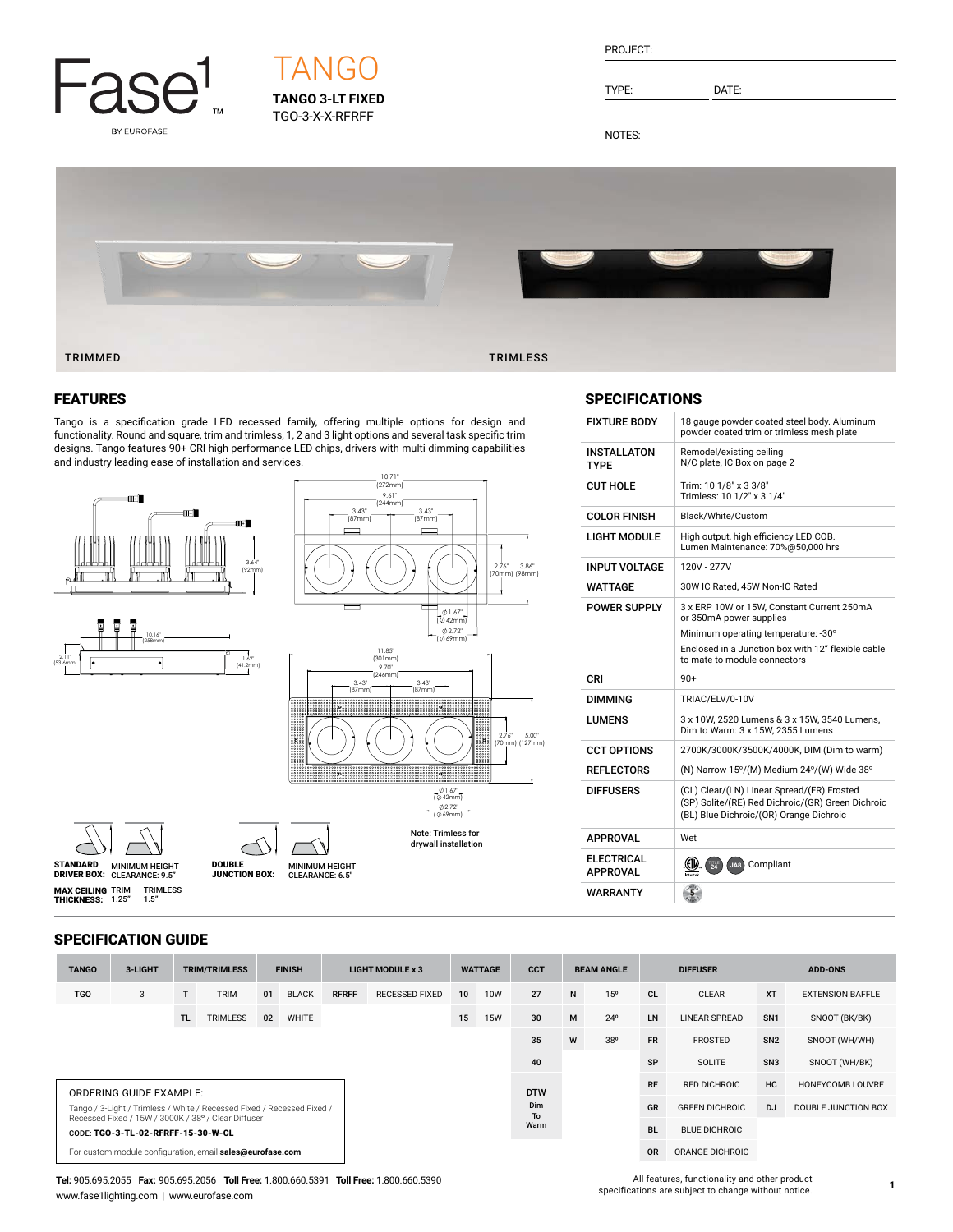

# **TANGO 3-LT FIXED** TGO-3-X-X-RFRFF TANG

### REFLECTOR OPTIONS ADD-ONS



#### DIFFUSER OPTIONS

| Clear<br>Lens<br>(CL) | Linear<br>Spread<br>Lens<br>(LN) | Frosted<br>Lens<br>(FR) | Solite<br>Lens<br>(SP) | Red<br>Dichroic<br>(RE) | Green<br><b>Dichroic</b><br>(GR) | Blue<br>Dichroic<br>(BL) | Orange<br><b>Dichroic</b><br>(OR) |
|-----------------------|----------------------------------|-------------------------|------------------------|-------------------------|----------------------------------|--------------------------|-----------------------------------|



**SNOOT** (White ext/Black int) **(SN3)**





**HONEYCOMB LOUVRE** (Black ext/int) **(HC)**





**DOUBLE JUNCTION BOX** (Shallow Ceiling Application) **(DJ)**

## NEW CONSTRUCTION PLATES + IC BOXES



## DRIVERS

- Compatible with TRIAC (forward-phase or leading-edge) ELV (reverse-phase or trailing edge) and 0-10V dimmers.
- ESSxxxW models: TRIAC and ELV dimming only at 120 Vac
- ESSxxxW models: ELV dimming only at 230 Vac
- 90° C maximum case hot spot temperature
- Class 2 power supply
- Lifetime: 50,000 hours at 70° case hot spot temperature (some models have a higher lifetime)
- IP64-rated (IP66 for ESST) case with silicone-based potting
- Protections: Output open load, over-current and short-circuit (hiccup), and over-temperature with auto recovery.
- Conducted and radiated EMI: Compliant with FCC CFR Title 47 Part 15 Class B (120 Vac) and Class A (277 Vac), and EN55015 (CISPR 15) at 220, 230, and 240 Vac.
- Complies with ENERGY STAR®, DLC (DesignLight Consortium®) and CA Title 24 technical requirements
- Worldwide safety approvals